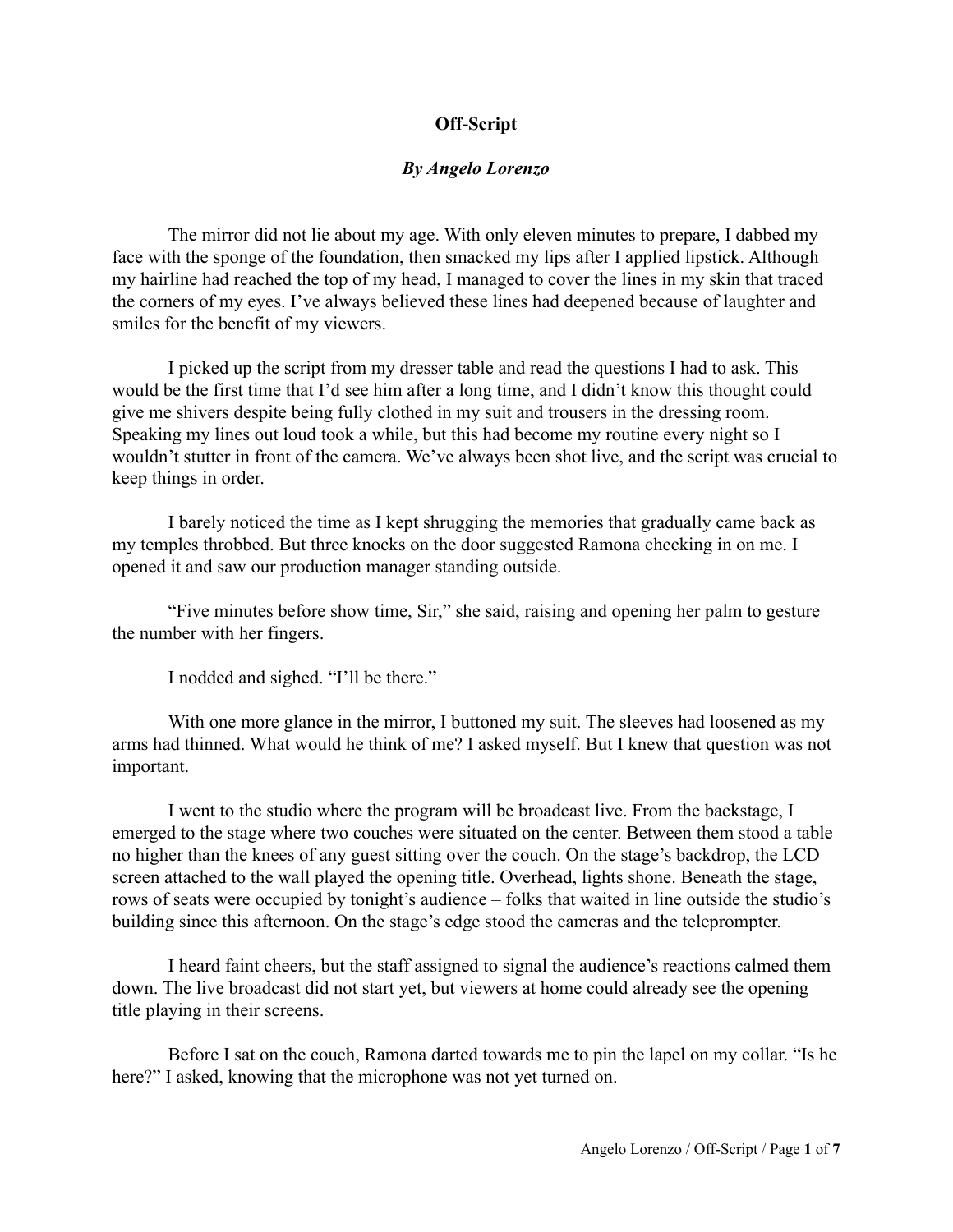"Yup. But Frenchie is still doing the necessary preparations for him." She patted my shoulders as I straightened my suit. "I bet she's still savoring her time with him." She chuckled.

"I wouldn't wonder why."

In all the years that Ramona had managed production, this routine never tired both of us. From small talks about what the guest was doing before the show started, to asking about what could be done differently every night to increase ratings, these random topics helped with the nerves.

The upbeat music of the opening title blared throughout the studio before the voice over spoke. "Find out the latest celebrity news straight from the source!" the cheerful male voice intoned. I remembered hearing it being recorded for the first time by one of Ramona's acquaintances in the entertainment industry. That man went on to voice trailers for the network's film production company.

I looked behind us and saw the opening title playing a clip of Miss Universe 2015 Pia Wurtzbach in a blue sparkling dress sitting over the couch where she stated that she'd never forget Cagayan de Oro as her hometown despite being based in New York City for her year of reign.

"You'll do great just like old times," Ramona said as she adjusted my tie. "You even made a beauty queen laugh. I heard your guest tonight has dated her once."

I shook my head. "I can't confirm that unless I ask him. How old is old anyway?"

The screen shifted to a scene that showed filmmaker Brillante Mendoza, with his trimmed moustache sitting on the same couch where Pia had sat. It was in 2016 when I interviewed him about his film that made it to the Cannes Film Festival.

"From inquiries about pop culture trends to political revelations!" the voice over continued.

The screen shifted to a clip where former President Rodrigo Duterte waved his hand to silence my question. "How would you feel if you were a father to a minor who's been shot dead on the streets because he was mistaken as a drug user in your Anti-Drug Campaign that encouraged extra-judicial killings?" I remembered asking him that question.

The former president scoffed. "I can make more sons."

The next day, that statement made the headlines.

"What do you mean how old?" Ramona asked.

I sighed. "I'll be a senior citizen in fifteen years."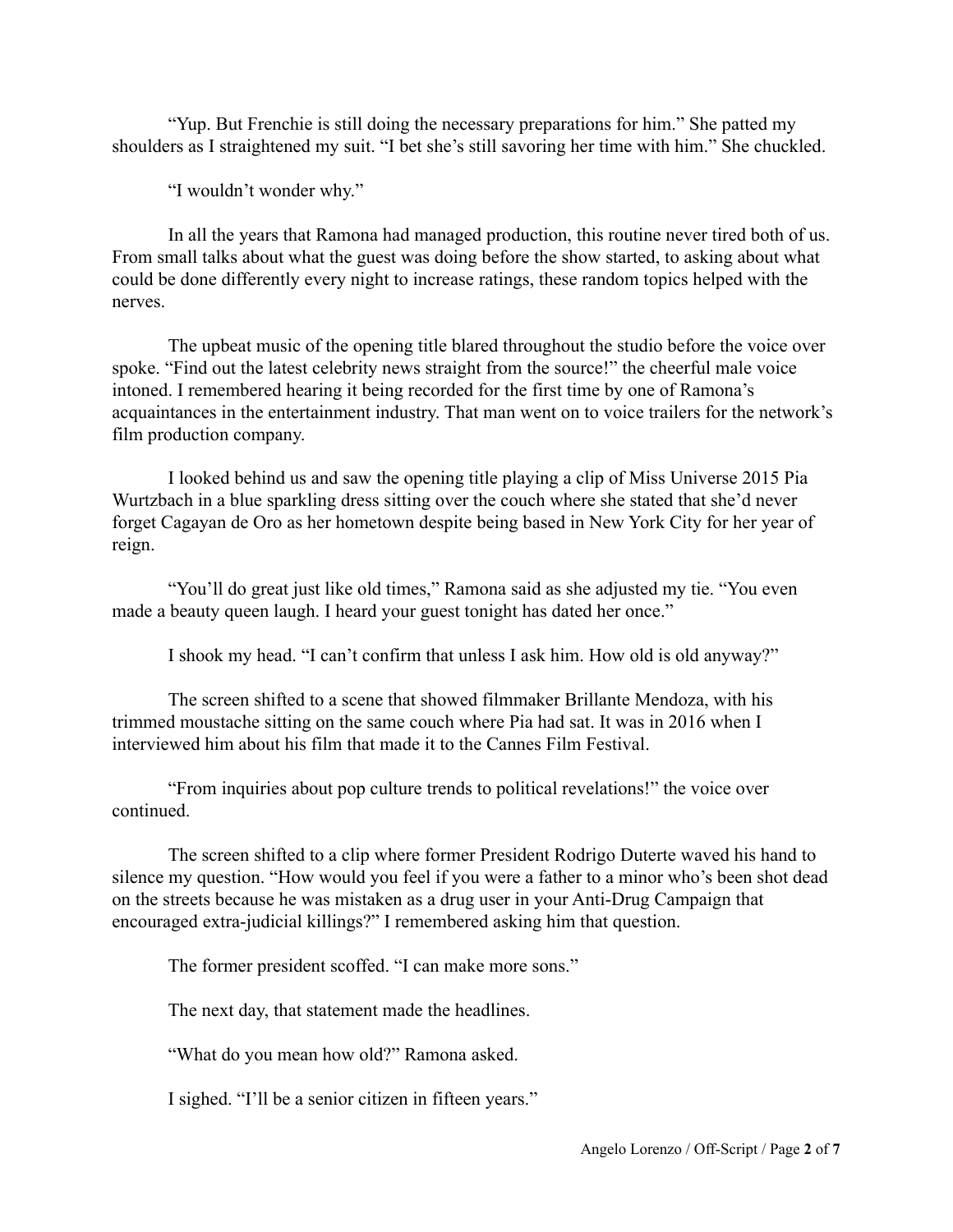It was meant as a joke, but Ramona did not laugh. "Then there'll be fifteen more seasons of…" The voice over uttered the name at the same time, "…Call it a Night with Jim Jimenez."

As Ramona scurried back to the backstage, I sat over my couch, and crossed my legs. The lights shone brighter and the audience cheered and applauded after the staff's signal.

"Good evening, Philippines, and let's call it a night!" I said my usual introduction. The audience cheered and the opening music ended. Then came the usual spiel about today's events and the most recent triumph of our guest who had arrived in the country after attending a prestigious awards ceremony last week.

"Now we all know Shane Santisteban has started out as a matinee idol in showbiz. For over a decade, he has starred in various *teleseryes* and movies." I shifted in my seat, leaned forward, and brought my elbows over my knees. "But it wasn't until he got the role of an activist in a critically acclaimed film by Filipino-Canadian filmmaker Farrah Fedora that he has hit his biggest break yet. He finds himself in Hollywood and…" I coughed.

I cleared my throat in a second. My eyes shifted to the teleprompter's monitor in which the lines in the script glowed in green letters. "I'm sorry about that." I mumbled, almost to myself. Mistakes rarely happened, and it took guts to avoid another one tonight.

I continued, "…his most recent achievement is not only the box office success the film entitled, "Freedom's March" has generated, but also the Oscar he now has in his sleeve. What a feat!" I spread my arms and stood from the couch. The audience cheered as the staff raised their hands to signal the cue. "He is the first Filipino to win the Oscar in the best actor in a leading role category. Here with us tonight, everybody, is Mr. Shane Santisteban!"

The crowd erupted as I stood. From the side of the stage, the same entrance from where I had passed through earlier, Shane took gallant steps in his black long-sleeved polo, fitted jeans, and leather shoes. Minus the cape and mask, he looked like Zorro taking a break from doing justice. His teeth shone as he smiled and his stubble glazed his cheeks and chin. Tall and broad chested, age treated him better.

In his hand was the golden miniature statue of a bald man standing. His Oscar trophy glimmered beneath the lights as he presented it to the audience and the camera. His gallant stride led him to the center of the stage where he stopped to see me. I offered my hand, but he wrapped me in his arms instead. I tasted the mint of his perfume through my nose.

I didn't let my surprise get the best of me especially when we were airing live. So after he placed the statue on the table, we sat across from each other. The audience's cheers and applause gradually ceased.

"Welcome to the show, Shane," I said.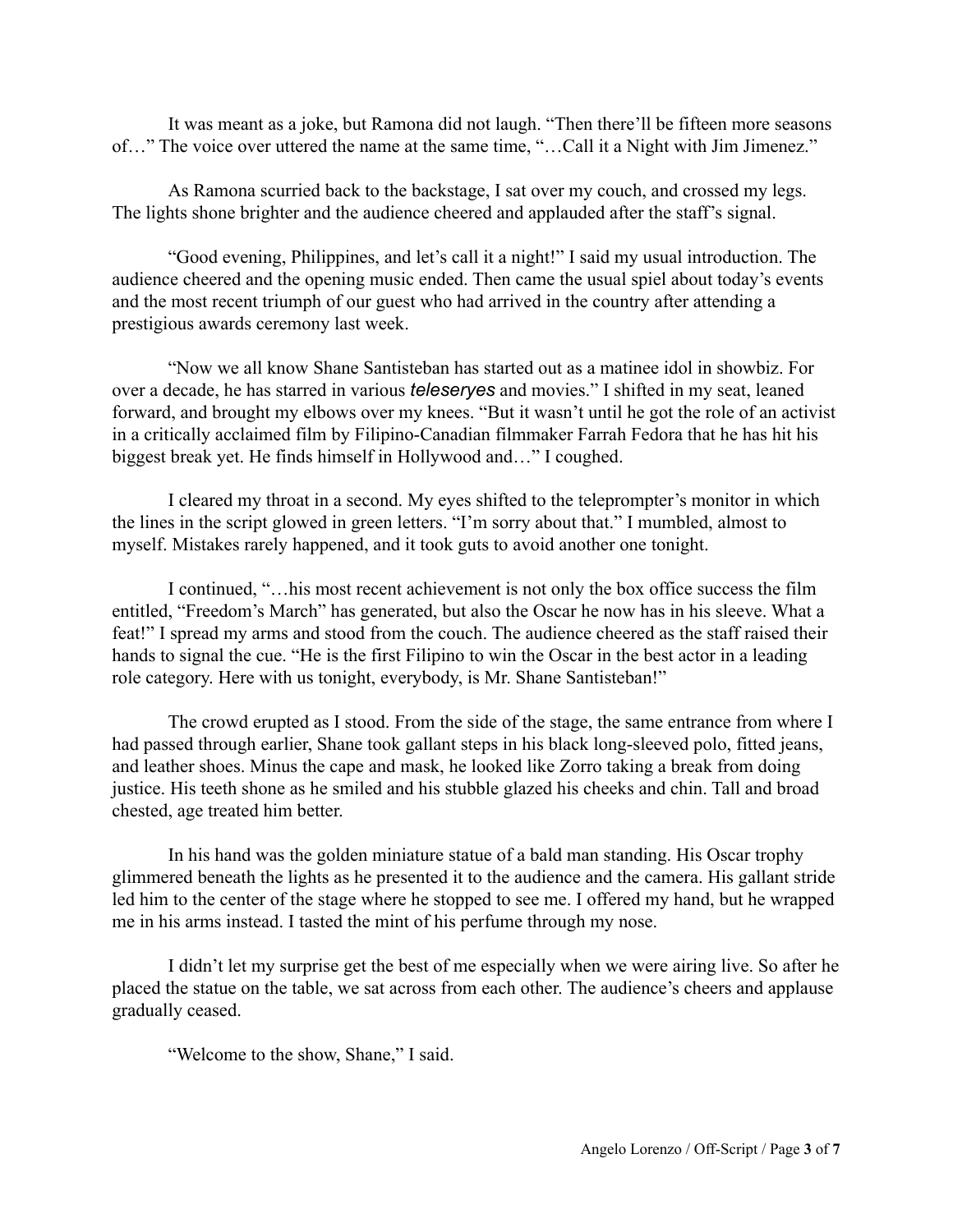"Thank you for having me, Jim," he responded, crossing his legs. To the audience, he addressed: "I can't believe I'm finally here with Jim Jimenez!"

"Finally," I snickered, not taking his response too seriously. I began asking him the initial questions in the script, which were manifested by the teleprompter's screen. I've familiarized most of them, but I had to look at the monitor sometimes to make sure. *Who did you call first after you received your award? What were your thoughts before Julia Roberts announced your name from the envelope? When did the producers inform you that you got the role after your audition? Where were you when you knew about it? How did you prepare for the role?*

Shane uttered his answers too lightly with casual shrugs, brief pauses and occasional chuckles. "I did call my mother backstage after my speech. But she saw the Oscars live. In fact, she may be watching your program now." He waved to the camera. "Oh, I thought that Tom Hanks was gonna win, but my expectations failed me." He seemed honest as he looked at me and winked. "I was taping for a commercial when the producers informed me. I was in Manila and my manager spilled the good news after she received their e-mail."

To the last of the initial questions, he made a lengthy pause. He arched his back and leaned against the couch's backside. "Well, it's a challenge to play the role of an activist in the Martial Law era," he said. "I read history books, interviewed survivors of Marcos' regime, and tried walking across EDSA before principal photography took place."

"So that's what got the tabloids and blogs on social media raving!" I said. "Many thought what went on in your mind walking all by yourself under the heat of the sun."

He guffawed and the audience echoed. "That was me preparing, but activists during the People Power Revolution must have experienced worse discomforts. Farrah's historical biopic did magnify the Filipino spirit of courage to achieve democracy during an authoritarian regime."

Shane had changed so much since I last met him. His perpetual smile marked his confidence and his cheerful mood made me comfortable despite the shivers I got earlier. All the while, I nodded, clapped, and sometimes finished off his sentences when there was a word he couldn't remember. Perhaps, he couldn't remember anymore what happened long ago.

"So, what's next for you?" I asked another question.

Shane gazed at the audience, and the lights from the ceiling gleamed in his eyes. His smile faded gradually as if he found himself in deep thought. He faced me and leaned forward.

Then he reached for my hand over the couch's armrest.

"I wish to start over," he said.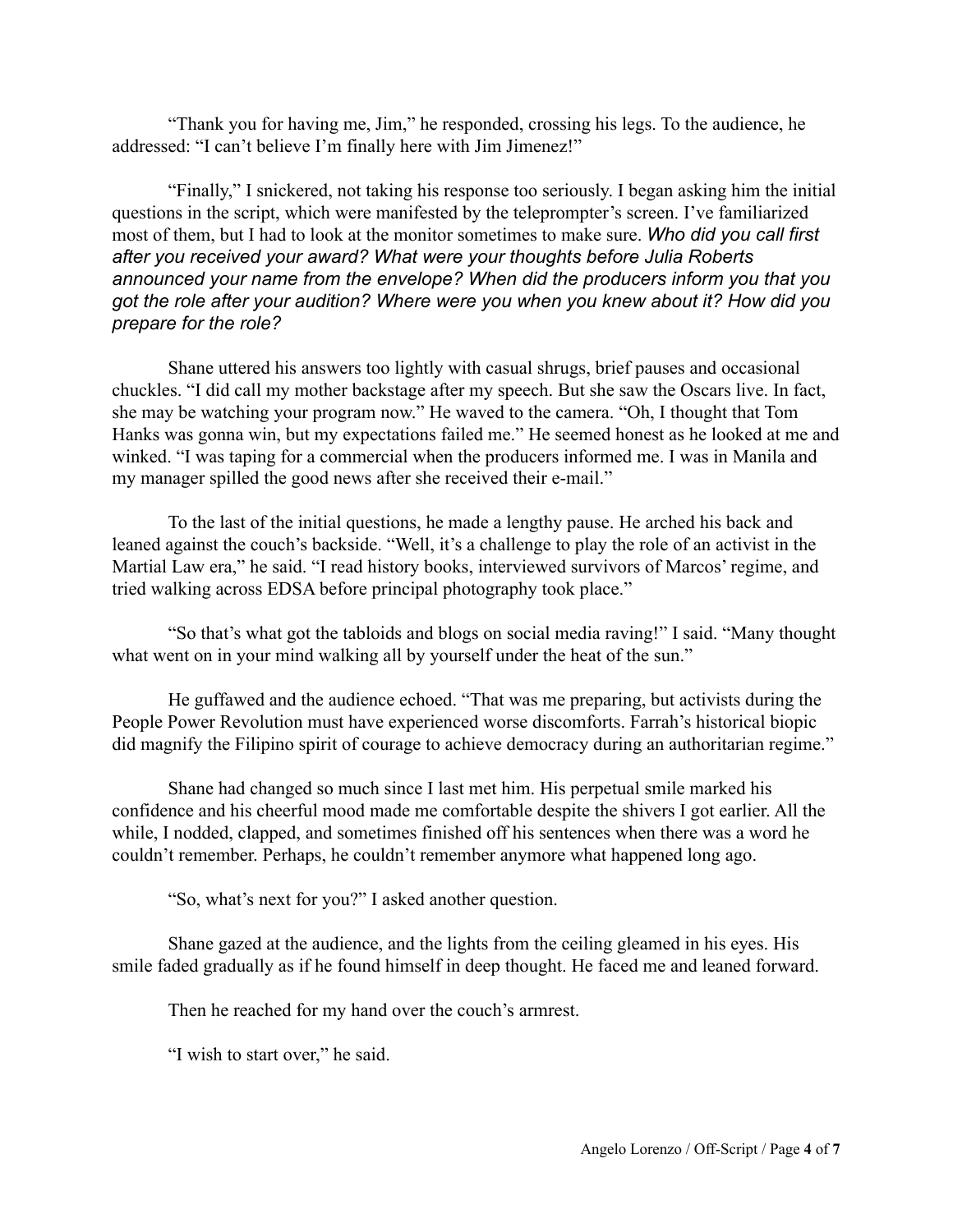I pulled my hand away from his, turned to the camera, and said, "We'll be back after the break."

"What? The show only has thirty minutes to air and it's commercial-free!" I heard Ramona speaking through the entrance that led to the backstage. I couldn't blame anyone for my decision. But if Shane wanted to bring things back, I couldn't afford to expose what we had on live television. It's not that I wasn't open about my identity; it's just that I couldn't forget what he did many years ago.

In the hallway backstage, Shane attempted to follow me just as he did after I walked hastily from the set. "You can act as you wish in your film projects, Shane, but not in my show."

He held my shoulder and pulled me to face him. "Jim, what else can I do?"

"Stop with the publicities!" I gritted my teeth. No one was in the hallway save for us, and I tried to keep my voice down before anyone could have an inkling about our conversation. Regardless, the staff must have been aware what was going on as he was following me. But everyone was busy running the program and technicalities despite the commercials going on.

"Isn't this fame already enough for you? Why bother to attract attention in my show?" I went on.

"It's not attention that I want, Jim, it's—"

"Why now, Shane?" I took a step forward. "After all these years? Do you think you can just easily step your way in my life again to bring back what *you* lost? Do you think it was easy for me to agree with the producers' decision to have you tonight? We're no longer in college, Shane, and this isn't Cagayan de Oro, so whatever we had before is gone. You lost it the moment you denied your true identity and denied *us* in your interview with Boy Abunda years ago. All for the sake of your image…" Boy Abunda was the Perez Hilton of the Philippines before he retired.

I pointed at him and he stepped back. "Now look where it got you — an Oscar to your sleeve and millions of dollars in your bank account. Perhaps a mansion in Beverly Hills is the next step? Congratulations!"

He reached for my hand again. "I don't... I don't need all of that. I am trying to set things right again… with you…"

Years ago, an English major and a Journalism student met in a stage production of Francisco Baltazar's *Florante at Laura*. Many lauded the tale as the Filipino version of *Romeo and Juliet*, but it did inspire another love story that ended in tragedy. That English major was an aspiring actor who became an understudy to the role of Florante. During the premiere, the lead actor had a flu and the understudy took his place. After the play, the Journalism student interviewed him for the college paper, and even if he didn't ask for his number among his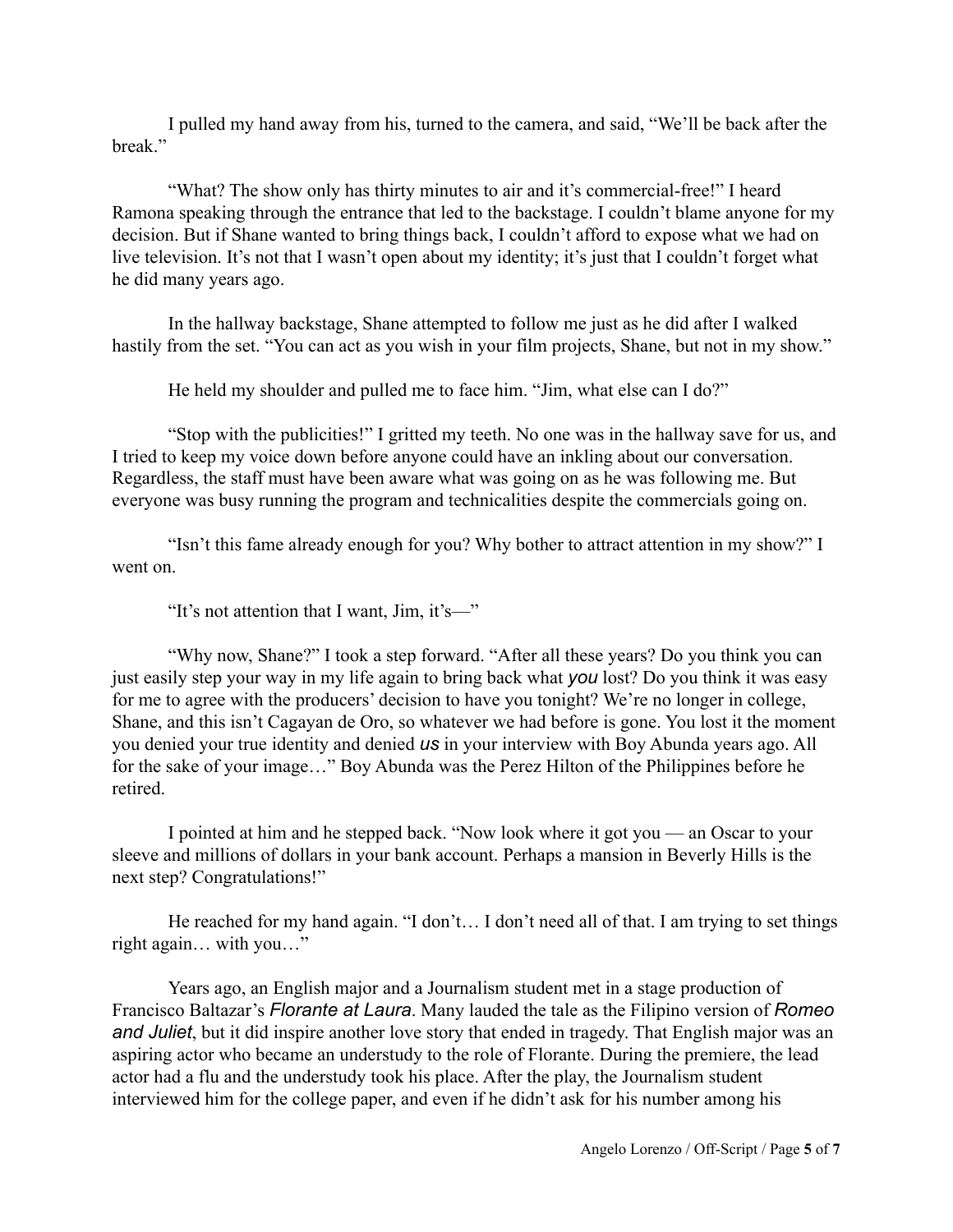questions, the understudy gave it by his choice. Eventually, meet-ups turned to dates turned to a semester's worth of relationship before life after graduation tore them apart. The English major moved to Manila to pursue acting, starred in minor roles that led to major ones, and led to a breakthrough in Hollywood after auditioning for a monumental film that depicted a triumph in Filipino history. The Journalism major, however, stayed in Cagayan de Oro City and worked as a reporter for a network, before pitching an idea about a commercial-free late-night talk show to producers in the same network whose main headquarters are located in the Philippines' capital. Many years later, they reunited in the show.

So much for remembering the past, I thought, but you can't help remembering when the situation requires you to.

"Don't play with me, Shane," I said.

He stepped back and sighed deeply, looking to the floor.

"It's been over for years. We're grown-ups now and we've made our choices."

He lifted his face and his eyes filled with tears. "I wasn't the one who broke contact. I tried reaching you, but you never responded. You blocked me on Facebook, you never replied to my e-mails and texts, and you never answered my calls."

"Then you must have thought about that before denying us and denying yourself to the public," I said, my voice breaking. "You could have been the voice of our community, Shane. People like us needed to know that there was at least someone winning out there, making other people see us in a new light. You have the talent and the influence, yet you chose to hide yourself."

"Yet if I revealed *me*, I wouldn't reach this far."

"Then is all *this* more important to you than being true?"

He took a few steps toward me, and he reached for my hands. I didn't shrug him off this time. His shoulders shook with his sobs.

"It's never going to be enough," he said. "All this… Jim, are you even happy?"

"What does it look like to you?"

"Excuse me, Sir!" Ramona appeared and called from the end of the hallway. "Three minutes before the show returns."

She must have heard us. But the hell I cared. This was the first time I saw Shane in tears. There was no script for this moment. But I had to remind myself that he was a great actor.